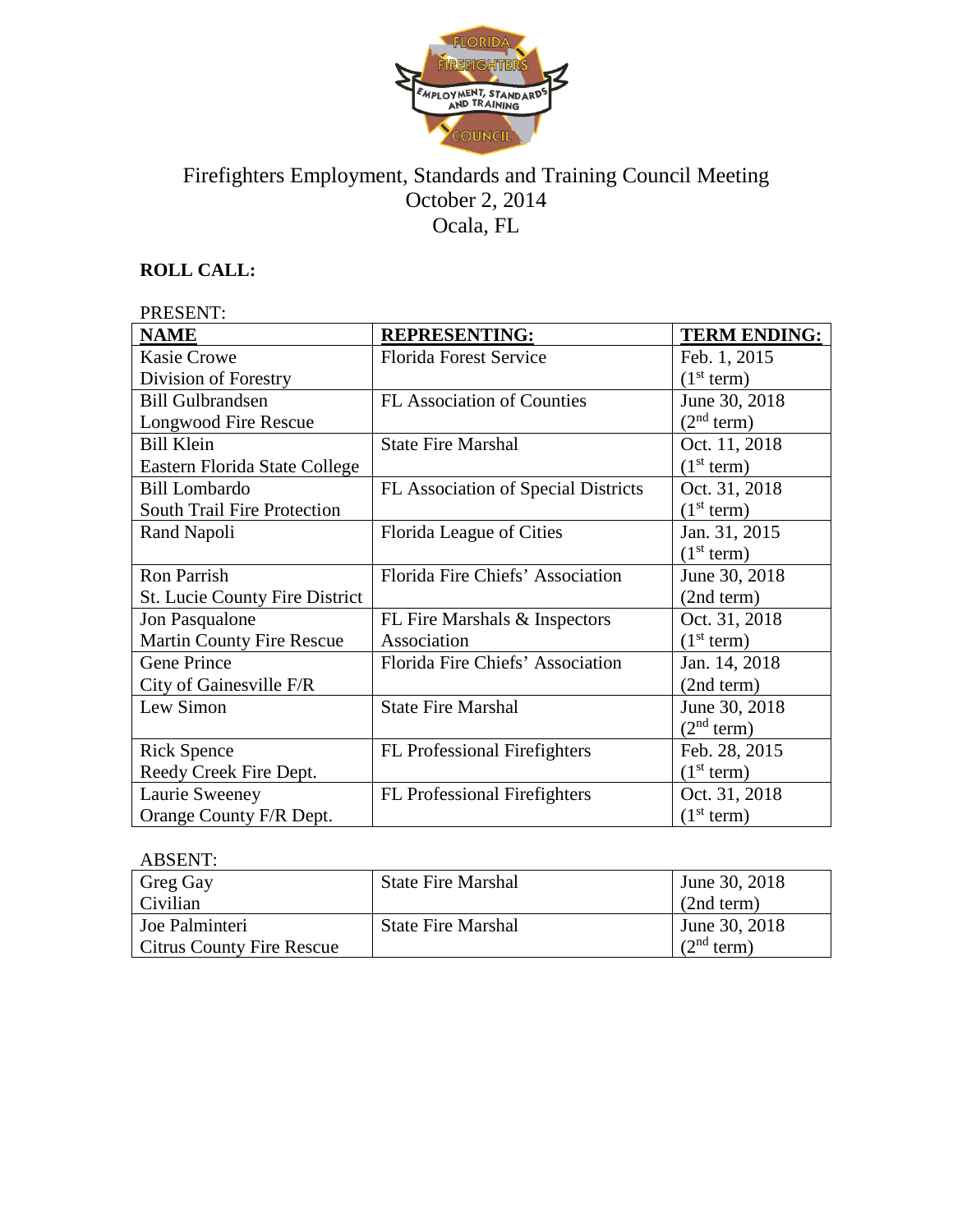The Firefighters Employment, Standards and Training Council meeting was called to order.

**On a motion duly made**, the minutes from the Firefighters Employment, Standards and Training Council meeting held on August 4, 2014 were approved.

### **Motion carried**.

## **REPORT FROM DIVISION:** *given by Julius Halas, Director*

• Legislation - Rule Clean Up (every state agency)

**REPORT FROM THE BUREAU:** *given by Barry Baker, Bureau Chief and Bill Wentlandt, Assistant Superintendent.*

- Job Task Analysis
	- o Vendor has been selected, contract pending with Industrial Organization Solutions out of Illinois.
	- o 38 week process
		- Collecting data
		- Data Crunch
		- Final Report
- Memorial Update
	- o New granite installed and updated
- Legislative Budget Requests (LBR's)
	- o Maintenance of campus (\$150,000)
	- o Storage facility (hazmat field) (\$260,000)
	- o Site analysis for 50 acres across the street (\$50,000)
	- o Rubble pile needs reset (\$250,000)
	- o ADA Compliance
	- o OPS (part time) position for Accreditation/Compliance maintenance
	- o Rehab Center
- Fire Service Consortium
	- o Community needs
	- o Higher education
- Ongoing/Future Rule Development
	- o FF Exam Day
	- o Safety Officer
	- o FLUSAR/HAZMAT
- Test Development Review
	- o Pearson Vue Updating all exams
	- o There are now 39 Pearson Vue centers throughout the State

Chairman Gene Prince to work with Chief Baker on a letter of support addressed to CFO Atwater supporting 2015 LBR's.